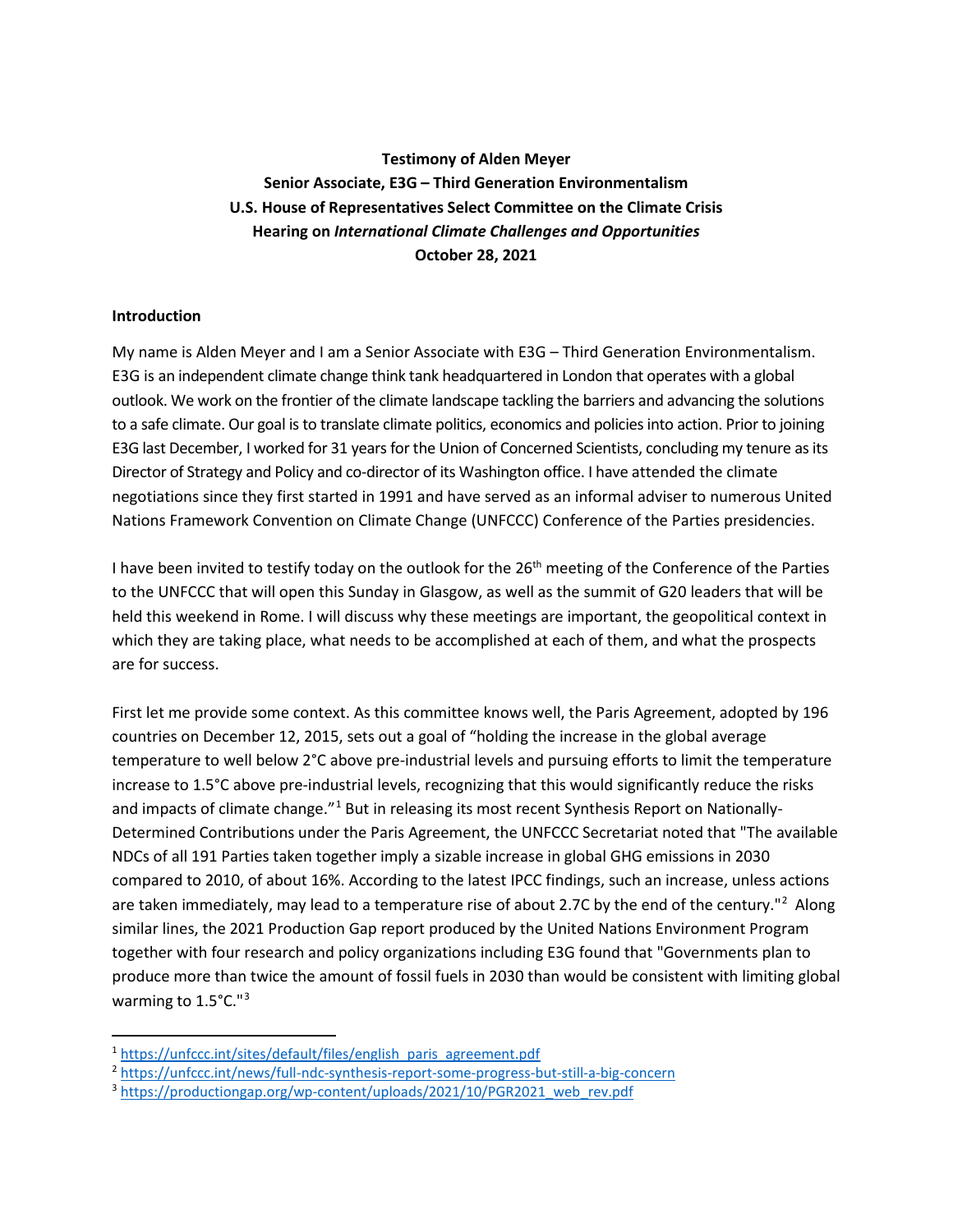Clearly, the challenge we face in reversing these trends in less than a decade is a daunting one. COP26 will serve as a litmus test of whether countries are serious about delivering on the temperature limitation goals they set under the Paris Agreement, accelerating adaptation to climate change, and mobilizing support for climate action including on loss and damage. This COP represents a pivot point from a system that for the last 30 years has been primarily focused on negotiation of treaties, protocols, agreements, and rules to one focused on the implementation of existing commitments and the need to ratchet them up quickly. National leaders, ministers, and negotiators coming to Glasgow will need to take a page from the growing number of governors, mayors, business leaders, investors, universities, and others who have taken bold action on climate change in recent years and are creating a culture of true collaboration and learning by doing. In a process that needs to focus on generating results on the ground, these "non-state actors" should be seen as active partners, rather than as mere observers.

This COP faces several challenges:

-- while the recent joint US-EU commitment to vaccinate 70% of the globe by September 2022 signals progress, developing countries and NGOs continue to express frustration that wealthier nations are still not taking sufficient action to address issues of vaccine inequity and enhance global recovery through the G7, G20 and other multilateral spaces.

-- the current global energy crisis which has seen sharp spikes in energy prices worldwide represents a potential wildcard for COP26 that as has been reported<sup>[4](#page-1-0)</sup>, could either make long-term decisions on climate action more difficult or instead could reinforce the narrative around the benefits of a diversified energy portfolio for building economic resilience.

-- geopolitical tensions – especially between the US and China – are inevitably spilling over into multilateral spaces like the climate summit; we can see this dynamic at play in recent comments from Chinese officials reacting to calls for China to increase its domestic climate ambition by calling into question the ability of countries like the United States to fully implement their 2030 and 2050 commitments.

-- increased public awareness of climate impacts is increasing expectations for action, and all the major powers say they want a successful outcome in Glasgow; but different perceptions of what "good" looks like could still derail negotiations while at the same time the fossil fuel industry and other incumbents continue to hold political sway in all too many capitals and many of them are using that influence to frustrate bold action.

## **Benchmarks for Success**

Raising Mitigation Ambition: In the run-up to COP21 in Paris in 2015, countries put forward the emissions limitation objectives that they proposed to meet in the five- or ten-year period after 2020; these were referred to as "intended nationally determined contributions," or INDCs. It was clear at the

<span id="page-1-0"></span><sup>4</sup> <https://www.washingtonpost.com/world/2021/10/08/global-energy-crisis-cop26/>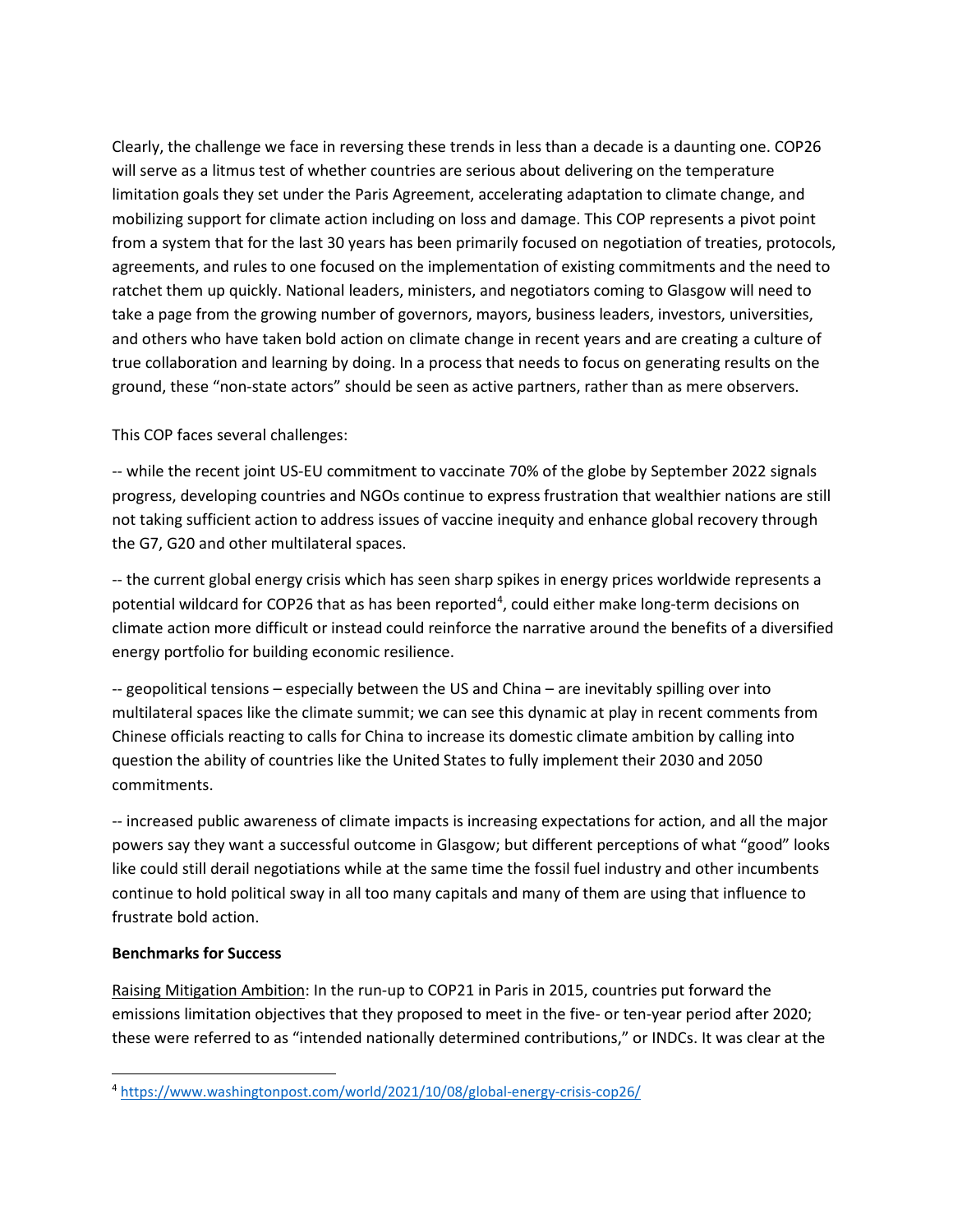time that these INDCs were collectively insufficient to meet the Agreement's temperature limitation goals; the decision adopting the Paris Agreement noted that "much greater emission reduction efforts will be required than those associated with the intended nationally determined contributions in order to hold the increase in the global average temperature to below 2°C above pre-industrial levels."<sup>[5](#page-2-0)</sup> That decision requested countries to "communicate or update" their final Nationally Determined Contributions by late 2020 (when COP26 was originally scheduled to be held), in hopes that many countries would use that five year period to identify ways to raise the ambition of their initial Paris pledges.

While quite a few countries – including the United States – have put forward substantially enhanced NDCs, several of the largest emitting countries have yet to do so, and it's clear that we will leave Glasgow with a huge gap between the collective level of effort put forward by countries and the level required to meet the UK's declared goal of "keeping 1.5 alive." There needs to be language in the final COP26 decision acknowledging the need for additional efforts to raise ambition over the remainder of this decade and setting out a process to help make that happen. If we wait for 2025, when the next round of NDCs for 2035 or 2040 are scheduled to be put forward, it will be too late – we will have blown past the 1.5°C limit and condemned future generations to ever more devastating climate impacts.

The 48 nations that are part of the Climate Vulnerable Forum have called for "annual ambition raising platforms" at each COP through 2025 where countries can come forward with increased ambition on both mitigation and adaptation.<sup>[6](#page-2-1)</sup> There have also been suggestions that COP28 in 2023 should be positioned as the next big political moment for countries to put forward more ambitious NDCs and finance commitments, as that is when we will see the culmination of the first Global Stocktake<sup>[7](#page-2-2)</sup> mandated by the Paris Agreement, which will assess collective progress on climate mitigation, adaptation and finance flows and means of implementation and support. As we can already anticipate that the results of this stocktaking process will demonstrate a huge continuing gap in ambition, it should not only be used for its original purpose of informing the post-2030 NDCs that countries are expected to submit by 2025, but to also drive additional improvements to their existing Paris pledges out to 2030.

The question, of course, is whether the UK can produce an agreement on such "ambition accelerator" language as part of the final COP26 political package; while such an agreement would be consistent with the spirit of the Paris Agreement, it would clearly be a deviation from the letter of the decision adopting it in 2015, which envisioned just one such revision deadline in 2020. The UK presidency has indicated it will conduct intensive consultations on this issue -- which is not part of the formal negotiating agenda over the two weeks in Glasgow.

At what the UK is touting as the "ambition COP," national governments, states, cities, companies, investors, and others are expected to sign up to a range of significant 'sector deals' on energy, nature and land, transport, adaptation, finance, innovation, industry, and other sectors, aimed at signaling an

<span id="page-2-0"></span><sup>5</sup> <https://unfccc.int/sites/default/files/resource/docs/2015/cop21/eng/10a01.pdf>

<span id="page-2-1"></span><sup>6</sup> [https://thecvf.org/our-voice/news/press-releases/climate-vulnerable-nations-lay-out-expectations-for-glasgow](https://thecvf.org/our-voice/news/press-releases/climate-vulnerable-nations-lay-out-expectations-for-glasgow-cop26/)[cop26/](https://thecvf.org/our-voice/news/press-releases/climate-vulnerable-nations-lay-out-expectations-for-glasgow-cop26/)

<span id="page-2-2"></span><sup>7</sup> <https://unfccc.int/topics/global-stocktake>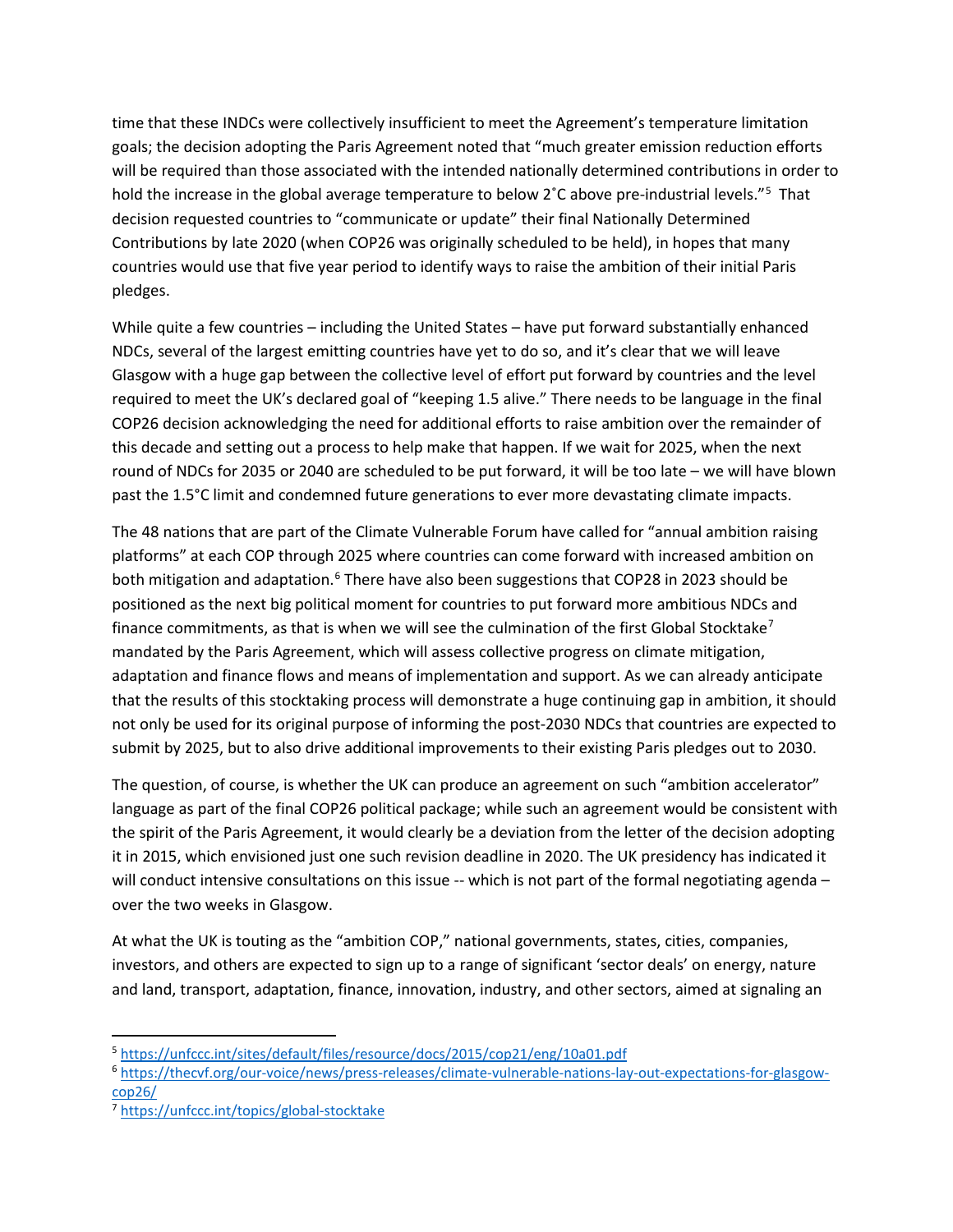acceleration of the transition to a 1.5°C pathway. Deals will be announced to phase down coal consumption, cut methane emissions, fund clean power, further constrain fossil fuel finance, restore nature and protect biodiversity, boost uptake of zero emission vehicles, and grow high ambition alliances like the Race to Zero campaign<sup>[8](#page-3-0)</sup> launched by the UNFCCC Climate Champions from Chile and the UK. It is critical that these pledges are backed by real and urgent implementation actions which are transparent and independently verifiable, so we know how much these initiatives really add up to.

Ramping Up Finance for Climate Action: This past Monday, Canada's Environment Minister Jonathan Wilkinson and Germany's State Secretary Jochen Flasbarth released a Delivery Plan<sup>[9](#page-3-1)</sup> intended to provide confidence to developing countries that developed countries will meet the commitment they made in Paris to mobilize \$100 billion annually in public and private climate finance for mitigation and adaptation activities over 2020 to 2025. This \$100 billion commitment has taken on iconic status in the climate negotiations process since it was first made in Copenhagen in 2009 and then reiterated in Paris in 2015, and the failure to meet this goal has been a barrier to building trust and confidence between developed and developing countries.

Whereas OECD data shows that climate finance only reached \$80 billion in 2019 -- \$20 billion below the 2020 target – the delivery plan shows that the gap will be bridged by 2023, after being nearly attained in 2022, and would be surpassed thereafter. Using conservative assumptions for mobilization of private finance, the Plan estimates that developed countries' collective mobilization of climate finance could reach almost \$120 billion by 2025.

While the Plan is a step towards restoring trust, more actions will be required to meet developing country expectations around scaling up the quantity and quality of predictable adaptation finance (which represents less than a third of total climate finance to date, despite the Paris Agreement calling for a balance with finance for mitigation), as well as improving access to finance, particularly amongst smaller vulnerable countries.

The UK presidency needs to broker agreement by the end of the COP on the terms of reference, process and timeline for negotiations on the post-2025 finance goal that countries in Paris agreed should be established. While there is broad agreement that the goal needs to be greater than the \$100 billion developed countries committed to mobilize annually starting in 2020, there isn't consensus on just how much greater the target should be, and there is resistance to the proposition advanced by the US and other developed countries that the base of donors needs to be expanded to include China, some of the OPEC countries, and developing country members of the OECD. This is likely to be one of the crunch issues occupying ministers in the final hours of the COP.

<span id="page-3-0"></span><sup>8</sup> <https://unfccc.int/climate-action/race-to-zero-campaign>

<span id="page-3-1"></span><sup>9</sup> <https://ukcop26.org/wp-content/uploads/2021/10/Climate-Finance-Delivery-Plan-1.pdf>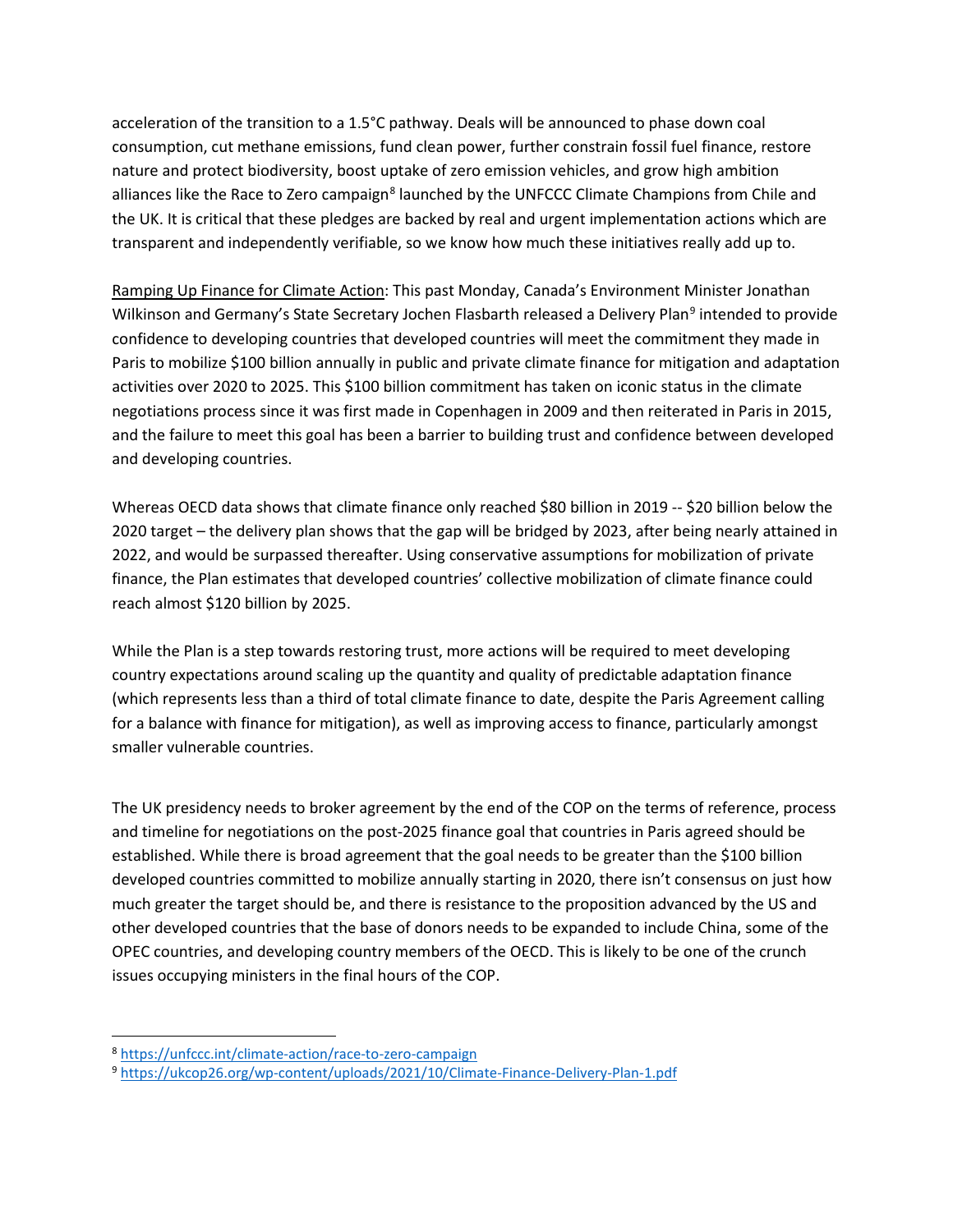Of course, sums much greater than \$100 billion a year are required to help developing countries such as India, Indonesia, and South Africa make the transition from fossil fuels to clean energy resources. A report released in June by the International Energy Agency, the World Economic Forum, and the World Bank finds that "clean energy investment in emerging and developing economies declined by 8% to less than USD 150 billion in 2020, with only a slight rebound expected in 2021. By the end of the 2020s, annual capital spending on clean energy in these economies needs to expand by more than seven times, to above USD 1 trillion, in order to put the world on track to reach net-zero emissions by 2050."<sup>10</sup>

Unlocking this nearly order of magnitude higher level of climate finance for the decarbonization of developing country economies is not on the formal negotiating agenda in Glasgow, but it has been the focus of discussions that developed country officials – including Special Presidential Climate Envoy John Kerry and others from the United States – have been having in recent months with investors, developing country leaders and ministers, and others. The ability of the US and other G7 countries to increase confidence that the Build Back Better for the World (B3W) initiative<sup>[11](#page-4-1)</sup> launched at their leaders' summit in Cornwall last June will deliver clean infrastructure investments at the scale needed could go a long way to persuading some of the major developing countries to support the "ambition accelerator" language that is needed in the COP26 decision. Beyond Glasgow, further efforts to scale up the share of the portfolios of the World Bank and other multilateral development banks going towards climatefriendly investments could also make a major contribution towards this goal.

Loss and Damage: This term refers to the now-unavoidable impacts that many countries and communities are experiencing as a result of climate change, both extreme events such as hurricanes and typhoons, torrential floods, and out-of-control wildfires, and so-called slow onset impacts such as desertification, droughts, and sea level rise. These consequences will continue to mount as a result of past and ongoing emissions of greenhouse gases, even if we succeed in meeting the Paris Agreement temperature limitation goals.

Vulnerable countries and NGOs such as the Climate Action Network are pushing for loss and damage to become a standing agenda item on COP agendas in order to create a political space to address the fact that seven years after creation of the Warsaw International Mechanism on Loss and Damage, there has been little progress made on mobilizing financial resources to help address the economic losses and the severe damage that all too many people are now experiencing as a result of climate impacts. They also want the Santiago Network on Loss and Damage agreed to at COP25 to be operationalized at COP26 and to go far beyond being merely an informational website, with adequate funding for a secretariat and activities of the Network. Finally, they want a process coming out of Glasgow that will tee up real

<span id="page-4-0"></span><sup>10</sup> [https://iea.blob.core.windows.net/assets/6756ccd2-0772-4ffd-85e4-](https://iea.blob.core.windows.net/assets/6756ccd2-0772-4ffd-85e4-b73428ff9c72/FinancingCleanEnergyTransitionsinEMDEs_WorldEnergyInvestment2021SpecialReport.pdf)

[b73428ff9c72/FinancingCleanEnergyTransitionsinEMDEs\\_WorldEnergyInvestment2021SpecialReport.pdf](https://iea.blob.core.windows.net/assets/6756ccd2-0772-4ffd-85e4-b73428ff9c72/FinancingCleanEnergyTransitionsinEMDEs_WorldEnergyInvestment2021SpecialReport.pdf)

<span id="page-4-1"></span><sup>11</sup> [https://www.whitehouse.gov/briefing-room/statements-releases/2021/06/12/fact-sheet-president-biden-and](https://www.whitehouse.gov/briefing-room/statements-releases/2021/06/12/fact-sheet-president-biden-and-g7-leaders-launch-build-back-better-world-b3w-partnership)[g7-leaders-launch-build-back-better-world-b3w-partnership](https://www.whitehouse.gov/briefing-room/statements-releases/2021/06/12/fact-sheet-president-biden-and-g7-leaders-launch-build-back-better-world-b3w-partnership)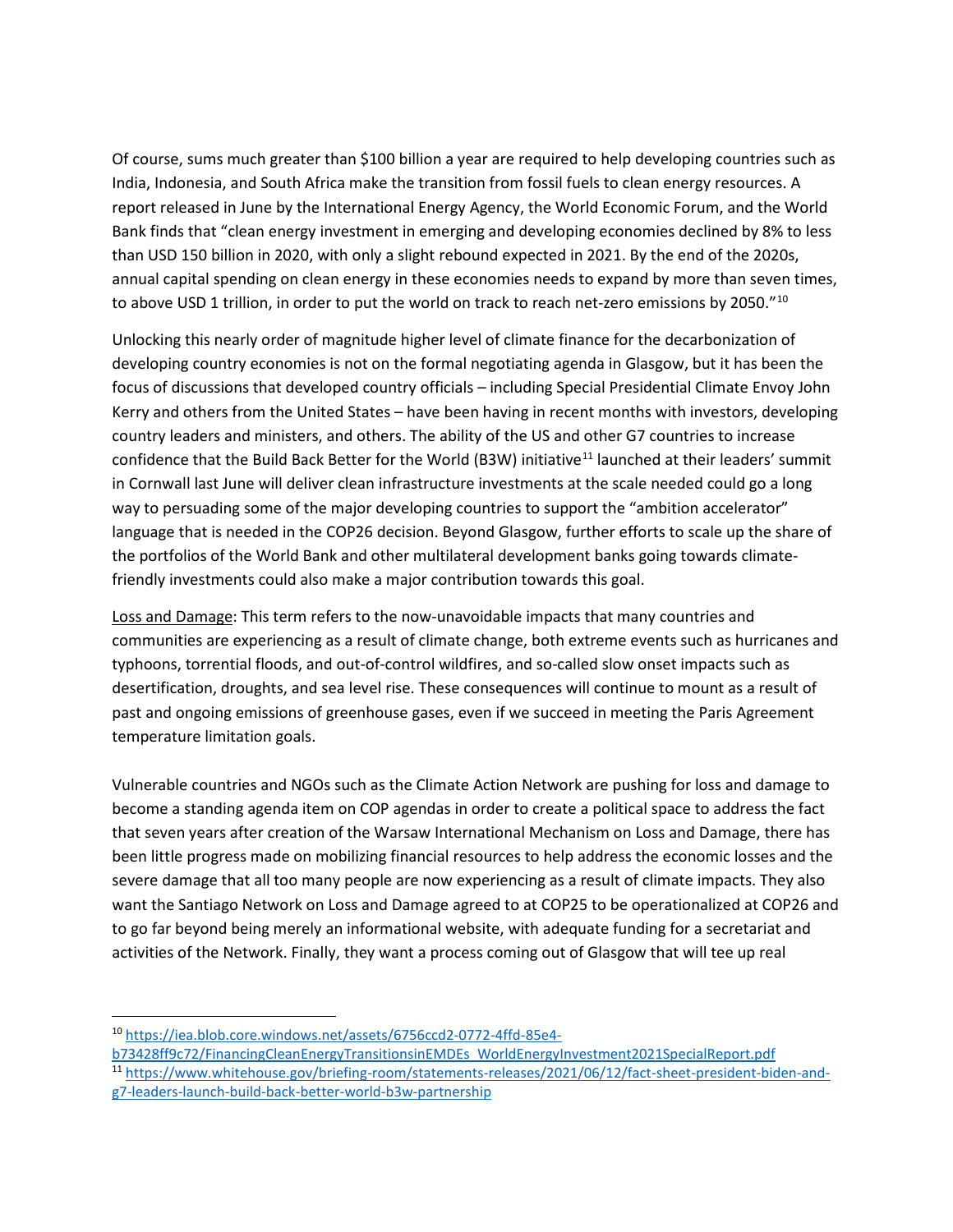deliverables at COP 27 in Africa late next year on finance for loss and damage, above and beyond the current flows for adaptation and resilience.

These are tough issues (they almost led to the collapse of negotiations at the end of COP18 in Doha), and the UK presidency has been slower to take them up than would have been desired; but reports out of the pre-COP ministerial consultations in Milan two weeks ago indicate that they are now clearly on the political radar screen. Discussions with the US and other developed countries also show they recognize the need to take a more constructive stance in their engagement with vulnerable countries on loss and damage, which in the past has been too often polarized by developed countries' concern about creating open-ended liability for their past emissions. But how far we can get towards agreements in Glasgow that meet the legitimate needs of the vulnerable countries on the loss and damage issue remains to be seen.

Completion of the Paris rulebook: while COP26 does represent a pivot from negotiations to implementation, there are still some unfinished pieces of business on the Paris rulebook, including agreement on the rules for market mechanisms under Article 6 and finalization of the transparency guidelines and tables for reporting on progress towards each country's nationally-determined contributions under the Paris Agreement.

On Article 6, this will be negotiators' third swing at resolving the sharp differences that blocked agreement at COP24 in Katowice, Poland and at COP25 in Madrid. Major issues include how to avoid double counting of emissions reductions by countries engaging in such market transactions, whether some portion of the credits generated by the emissions trading mechanisms of the Kyoto Protocol – particularly its Clean Development Mechanism – can be carried forward into the Paris Agreement regime and sold in the market, and whether a share of the proceeds generated by such market transactions should be dedicated to funding adaptation activities in developing countries. In the run-up to COP25, a group of 32 countries put forward the San Jose Principles for High Ambition and Integrity in International Carbon Markets<sup>12</sup>, which are supported by most international NGOs and set the high bar for an acceptable outcome. While there are reports<sup>[13](#page-5-1)</sup> that Brazil, which has been one of the main obstacles to reaching agreement on an environmentally robust set of Article 6 rules, may be softening its stance, a lot of work remains to get this issue over the finish line in Glasgow.

Ensuring transparency on how well countries do in meeting their commitments under Paris – both on constraining domestic emissions and on providing finance and other means of support for developing country action – was a centerpiece of the agreement in Paris, and bringing China and other major developing countries closer to parity on the frequency and robustness of reporting on emissions inventories and domestic actions has been an objective of both Democratic and Republican US administrations throughout the history of the climate negotiations. The detailed reporting guidelines and tables to operationalize the Paris transparency rules are supposed to be finalized in Glasgow, but

<span id="page-5-0"></span><sup>12</sup> [https://cambioclimatico.go.cr/press-release-leading-countries-set-benchmark-for-carbon-markets-with-san](https://cambioclimatico.go.cr/press-release-leading-countries-set-benchmark-for-carbon-markets-with-san-jose-principles)[jose-principles](https://cambioclimatico.go.cr/press-release-leading-countries-set-benchmark-for-carbon-markets-with-san-jose-principles)

<span id="page-5-1"></span><sup>13</sup> <https://www.bloomberg.com/news/articles/2021-10-23/brazil-opens-door-to-carbon-market-deal-at-cop26>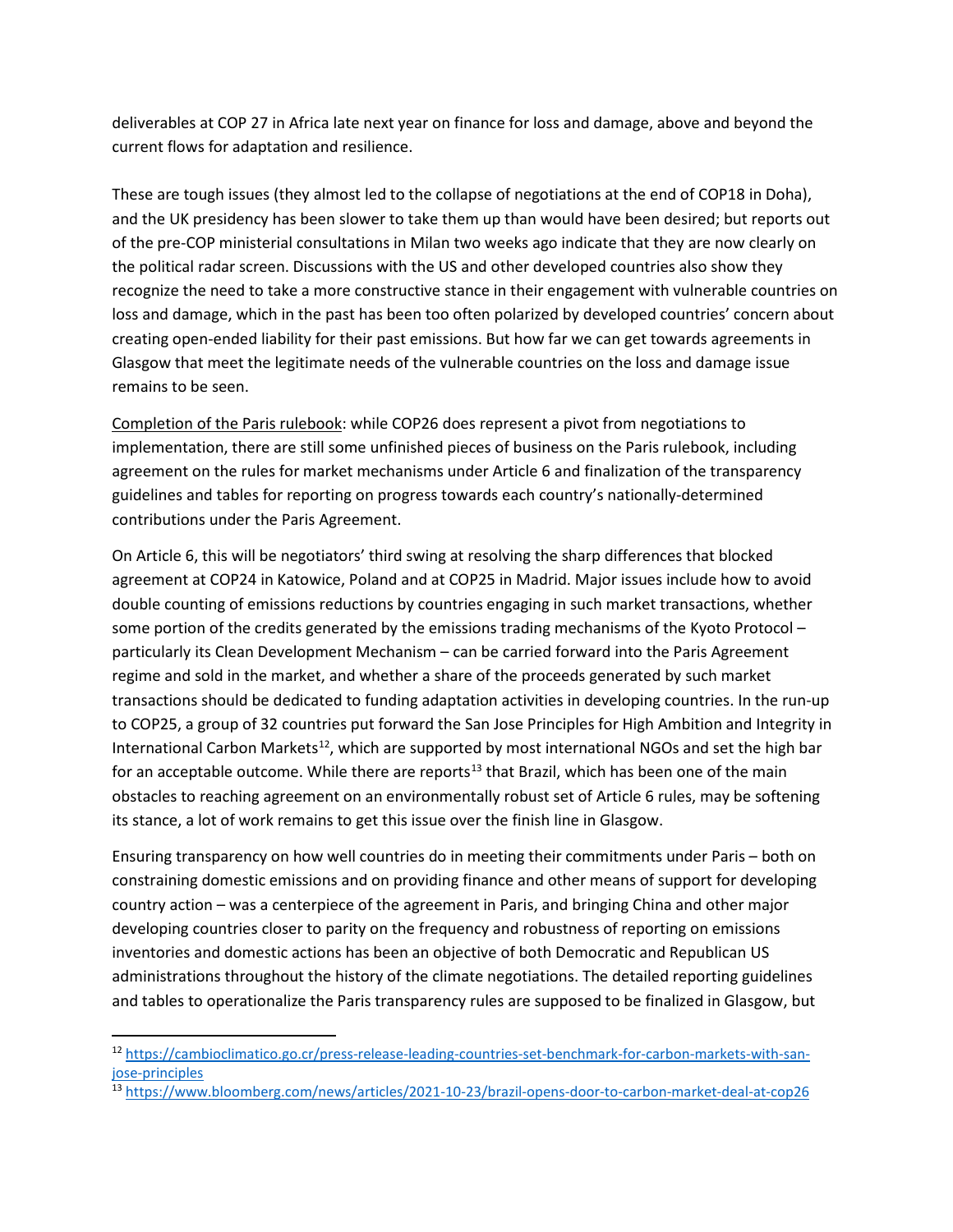China and some other developing countries are pushing for more flexibility in how they are to be applied than the US and other developed countries are willing to accept. Given that this issue is both technical and intensely political, I expect it to be resolved only in the final hours of COP26.

## **The G20 Leaders' Summit**

The G20 Leaders' Summit will take place in Rome this Saturday and Sunday. The leaders of China, Russia and Japan are expected to participate virtually, while President Biden and the other leaders will attend in person. Climate and health are the driving themes of the Summit and Italian Prime Minister Draghi will be chairing the meeting and pressing for agreement on the need for more rapid decarbonization to get the world on a pathway that limits the rise in global temperature to 1.5°C through a commitment to global net-zero greenhouse gas emissions by 2050 and increasing the ambition of their 2030 Nationally-Determined Contributions in the early 2020s; these proposals build on the communique<sup>[14](#page-6-0)</sup> issued by G20 Climate and Energy ministers at their meeting in Naples in July. Prime Minister Draghi will also be pushing for commitments to phase down coal consumption and finance as well as to eliminate subsidies for fossil fuel production and use, both issues that ministers were unable to resolve in July. It is expected that the G20 Sherpas will be unable to resolve these issues in their meetings today and tomorrow in Rome, and that it will be left to the leaders' discussion of climate and energy issues on Sunday morning for the disagreements to be hammered out.

The G20 leaders who are in Rome will then go to Glasgow to join leaders from over 100 other countries for the "World Leaders Summit" component of COP26 on November  $1<sup>st</sup>$  and  $2<sup>nd</sup>$ . The UK presidency has called on leaders, "alongside heads of international organizations, civil society and business leaders, to show that they are serious about working together to tackle climate change…and to set out the ambitious actions that they are taking to reduce emissions, scale-up adaptation and mobilize finance, and to collectively signal their commitment to ensuring that COP26 keeps 1.5°C in reach."[15](#page-6-1)

The outcome of the G20 leaders' summit is important to success in Glasgow. If Prime Minister Draghi can forge consensus on tough issues such as ramping up climate action in this decade to keep 1.5°C alive and constraining use of unabated coal, it will provide important impetus for agreement on ambition accelerator language in the COP26 final decision. Conversely, if Italy's proposed language for the G20 leaders' communique on these issues is blocked by leaders from China, India, Russia, Saudi Arabia and other countries, it will make the UK COP26 presidency's work on this front much more difficult.

There are also several finance issues in the purview of the G20 that are essential to make the progress we need in the real economy, including use of a portion of the new general Special Drawing Rights allocation implemented by the International Monetary Fund in August to help vulnerable developing countries deal with the risks to their financial stability posed by both the COVID19 pandemic and climate change, further development of international standards for what qualifies as sustainable finance, and

<span id="page-6-0"></span><sup>14</sup> [https://www.g20.org/wp-content/uploads/2021/07/2021\\_G20-Energy-Climate-joint-Ministerial-](https://www.g20.org/wp-content/uploads/2021/07/2021_G20-Energy-Climate-joint-Ministerial-Communique.pdf)[Communique.pdf](https://www.g20.org/wp-content/uploads/2021/07/2021_G20-Energy-Climate-joint-Ministerial-Communique.pdf)

<span id="page-6-1"></span><sup>15</sup> <https://ukcop26.org/wp-content/uploads/2021/10/Presidency-Programme-COP26.pdf>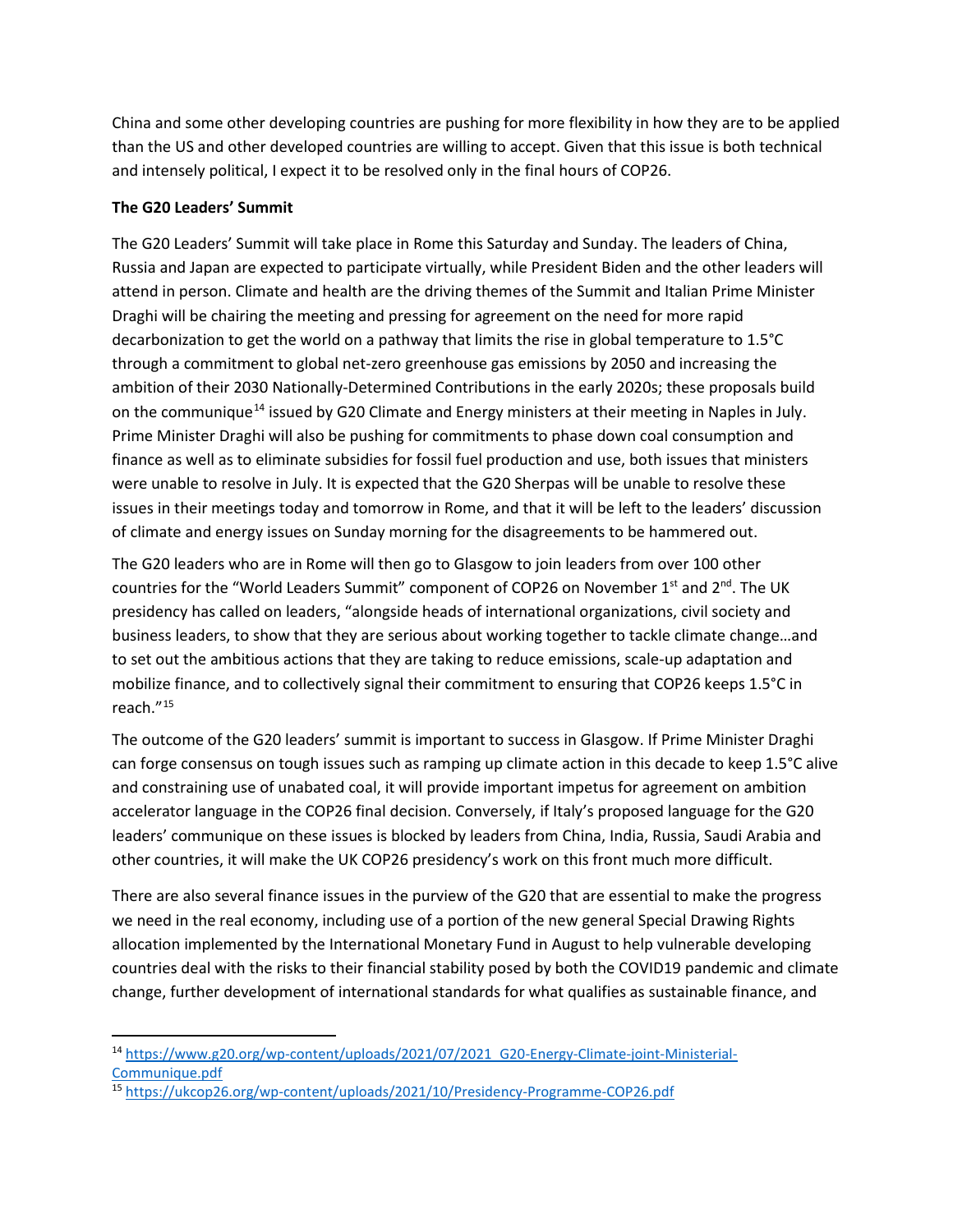policies on corporate risk disclosure, stress testing of financial institutions and other ways of addressing climate-related risks to the global financial system. Some progress was made on these issues at the meeting of G20 finance ministers in Washington earlier this month<sup>[16](#page-7-0)</sup>, but much more work remains to be done, including by the German and Indonesian incoming presidencies of the G7 and G20.

## **Scenarios for COP26 outcomes**

As the renowned Danish physicist Niels Bohr is reported to have said, "Prediction is very difficult, especially if it's about the future." But I will nonetheless attempt to lay out a few possible scenarios for the outcomes of COP26.

A good outcome would see the final COP26 decision laying out pathways over the next several years to close the gaps on the emissions reductions needed to secure 1.5°C (via more ambitious NDCs and side agreements on key sectors), increasing climate finance (via near-term action to mobilize resources well above the annual \$100 billion pledged by developed countries as well as a robust start to the post-2025 finance goal negotiations), and adaptation (via a mandate on further development of the global goal on adaptation), along with a mandate to pursue new sources of finance to address loss and damage.

This outcome would see environmental integrity prioritized in the agreement on the Article 6 rules and agreement of a transparency framework that will enhance understanding of how well countries are doing in carrying out their commitments on both climate action and support. The slew of announcements and progress reports in Glasgow on sectoral initiatives to cut emissions would send strong signals to investors, companies, and the public on the irreversibility of the shift from fossil fuels to a clean energy economy.

A disappointing outcome would see no consensus for political agreements on ways to close the ambition gaps, with only small groups of countries agreeing side deals on key sectors and a subset of high ambition countries committing to enhance their NDCs before 2023. While mandates would be secured for additional diplomacy in the run-up to COP27 diplomacy to address the gaps on finance, adaptation and loss & damage, there would be little confidence that they would lead to the results needed.

The Paris rules on Article 6 and transparency would be agreed, but with compromises made that raise concerns about generating real benefits to the atmosphere (on Article 6) and providing the full level of information needed on country progress (on transparency).

An ugly outcome would see COP26 ending without agreement on the remaining elements of the Paris rulebook and no real engagement on ways to close the ambition gaps on 1.5°C, finance, and impacts, with sharp divisions and finger-pointing between countries over who needs to do more on each of these fronts. A lack of progress on climate finance, adaptation, and loss and damage issues would be used by some developing countries as justification for their resistance to doing more to decarbonize their

<span id="page-7-0"></span><sup>16</sup> [https://www.g20.org/wp-content/uploads/2021/10/G20-FMCBG-Communique%CC%81-Fourth-G20-FMCBG](https://www.g20.org/wp-content/uploads/2021/10/G20-FMCBG-Communique%CC%81-Fourth-G20-FMCBG-meeting-13-October-2021.pdf)[meeting-13-October-2021.pdf](https://www.g20.org/wp-content/uploads/2021/10/G20-FMCBG-Communique%CC%81-Fourth-G20-FMCBG-meeting-13-October-2021.pdf)